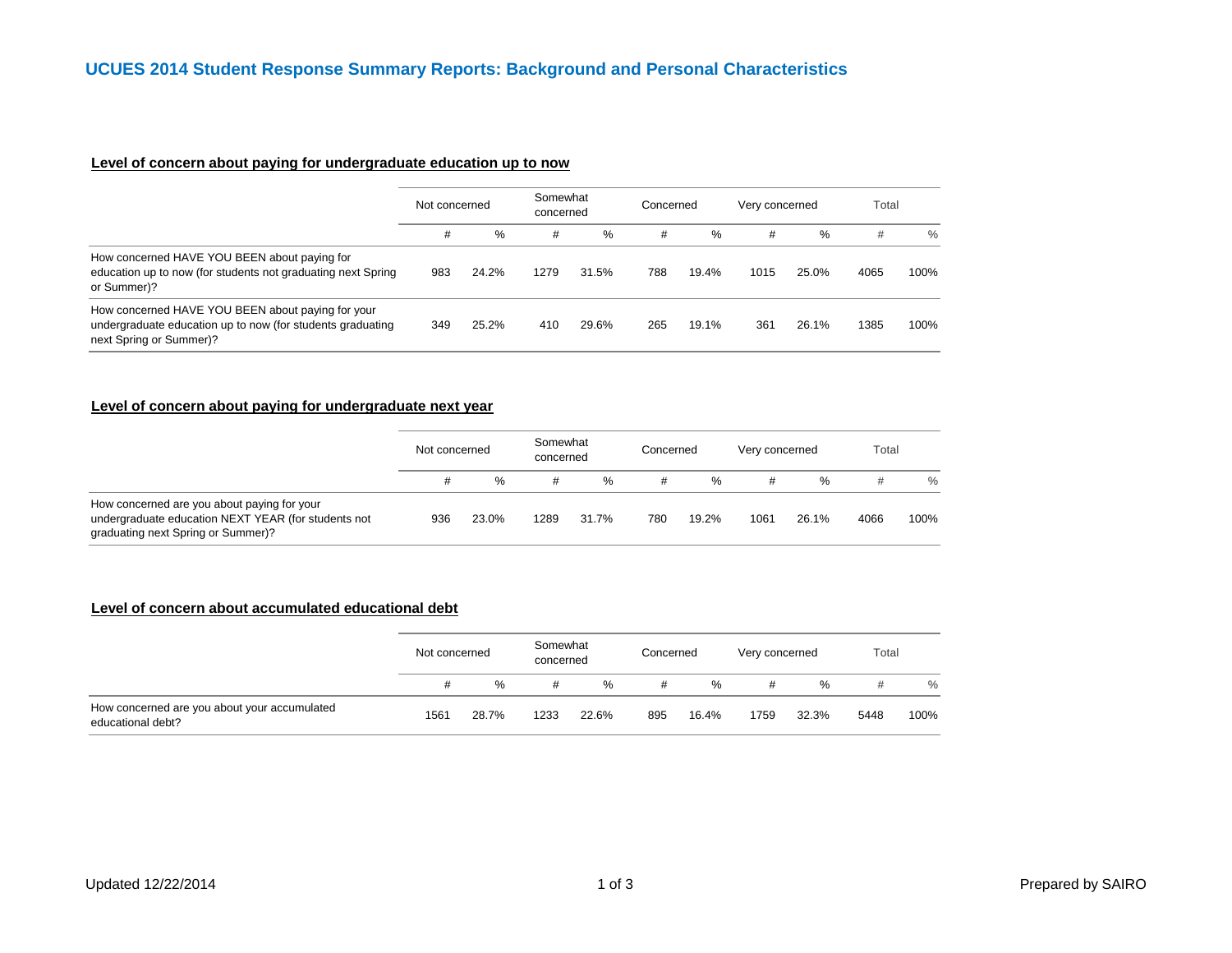# **Engagement in the following activites to meet college expenses in the past year**

|                                                                         |      | Unselected<br>Selected |      | Total |      |      |
|-------------------------------------------------------------------------|------|------------------------|------|-------|------|------|
|                                                                         | #    | %                      | #    | %     | #    | $\%$ |
| applied for financial aid for the first time                            | 3695 | 66.7%                  | 1841 | 33.3% | 5536 | 100% |
| Applied for continuing financial aid                                    | 2277 | 41.1%                  | 3259 | 58.9% | 5536 | 100% |
| Applied for outside scholarships/grants                                 | 2963 | 53.5%                  | 2573 | 46.5% | 5536 | 100% |
| asked financial aid office to reevaluate my application                 | 4758 | 85.9%                  | 778  | 14.1% | 5536 | 100% |
| bought fewer books, bought cheaper used books, read<br>books on reserve | 1162 | 21.0%                  | 4374 | 79.0% | 5536 | 100% |
| took a leave of absence or a quarter/semester off                       | 5414 | 97.8%                  | 122  | 2.2%  | 5536 | 100% |
| took more courses per term                                              | 3825 | 69.1%                  | 1711 | 30.9% | 5536 | 100% |
| took action to graduate more quickly                                    | 4338 | 78.4%                  | 1198 | 21.6% | 5536 | 100% |
| did not retake a class to improve grade                                 | 4542 | 82.0%                  | 994  | 18.0% | 5536 | 100% |
| accepted AP or similar credit instead of taking the course              | 3579 | 64.6%                  | 1957 | 35.4% | 5536 | 100% |
| decided against study abroad                                            | 3490 | 63.0%                  | 2046 | 37.0% | 5536 | 100% |
| took a community college course because it was cheaper                  | 4686 | 84.6%                  | 850  | 15.4% | 5536 | 100% |
| took a job for the first time at college                                | 4190 | 75.7%                  | 1346 | 24.3% | 5536 | 100% |
| worked before but increased the number hours worked                     | 4511 | 81.5%                  | 1025 | 18.5% | 5536 | 100% |
| increased the debt I carry on credit card                               | 4845 | 87.5%                  | 691  | 12.5% | 5536 | 100% |
| increased my annual student loan amount                                 | 4362 | 78.8%                  | 1173 | 21.2% | 5535 | 100% |
| have cut expenses overall/have been more frugal                         | 2331 | 42.1%                  | 3204 | 57.9% | 5535 | 100% |
| none of the above. cost hasn't been a problem                           | 5209 | 94.1%                  | 326  | 5.9%  | 5535 | 100% |
| other                                                                   | 5411 | 97.8%                  | 124  | 2.2%  | 5535 | 100% |